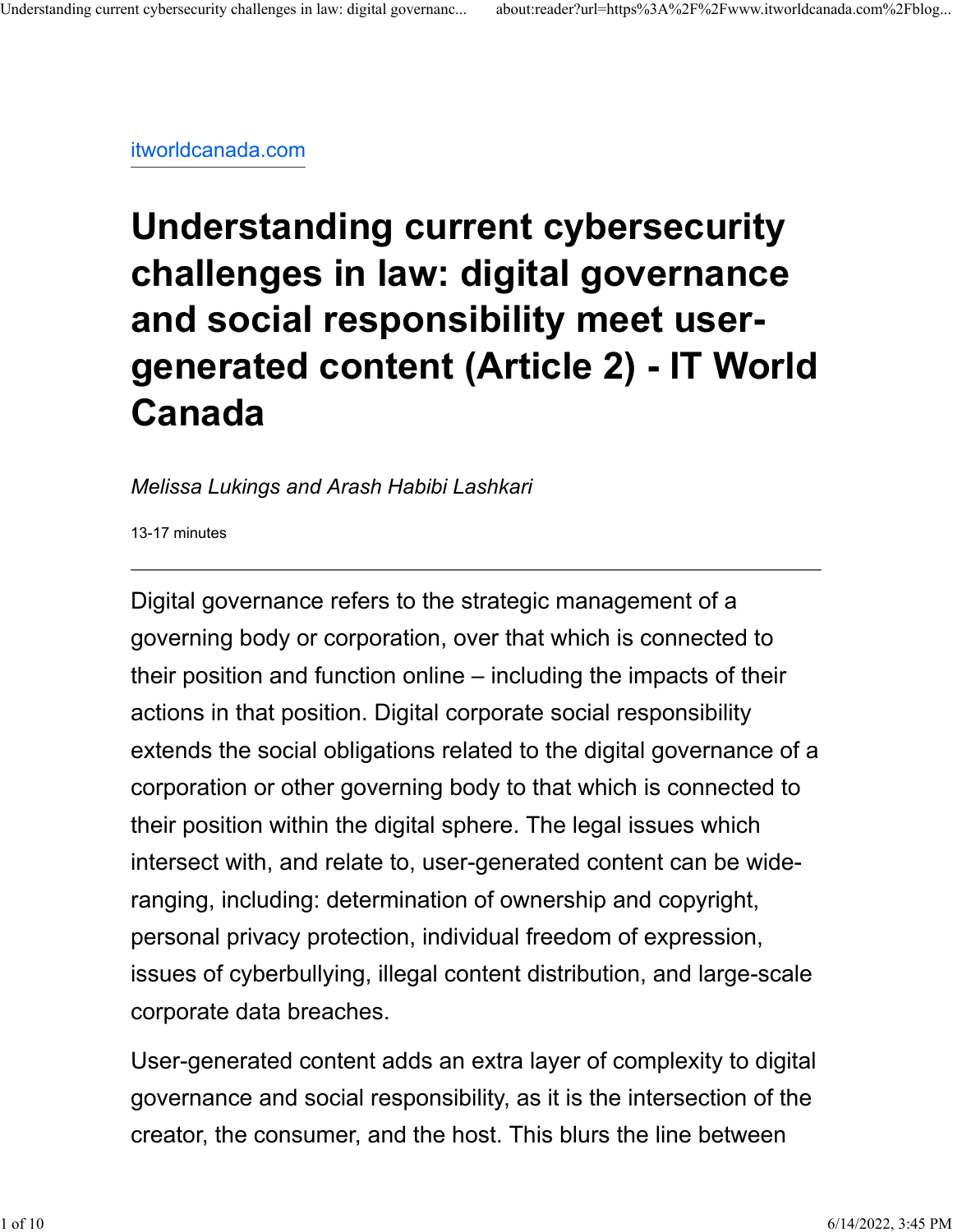corporate social responsibility, and civil responsibility for individuals, adding uncertainty to the mix.

Previously in this series, we have discussed the concept of data sovereignty as a challenge in our global digital world as it relates both to law and to cybersecurity, and examined the complex issue of cross-border data transfers. You can view our last article here:

[Understanding current cybersecurity challenges in law: data](https://www.itworldcanada.com/blog/understanding-current-cybersecurity-challenges-in-law-data-sovereignty-cross-border-data-transfers/478231) [sovereignty & cross-border data transfers \(Article 1\)](https://www.itworldcanada.com/blog/understanding-current-cybersecurity-challenges-in-law-data-sovereignty-cross-border-data-transfers/478231)

This is the second article in our new six-part series. In this article, we will examine the concept of digital governance, governance strategies, and the relation between digital governance, data sovereignty, and law around the world.

# Governance and strategy

Governance refers to the structures and processes that are designed to ensure accountability, transparency, responsiveness, rule of law, stability, equity, inclusiveness, empowerment, and broad-based participation. It encompasses the way rules, norms, and actions are structured, sustained, regulated, and held accountable, as well as all the processes of interactions, be they through the laws, norms, power or language of an organized society over a social system. The principles of governance can apply to jurisdictional government, as well as organizations and corporations.

In corporate governance, we often hear the word "strategic" thrown around. Strategic governance involves the interplay between governance and strategic decision-making. It often takes the form of collaborative efforts in which private actors opt into additional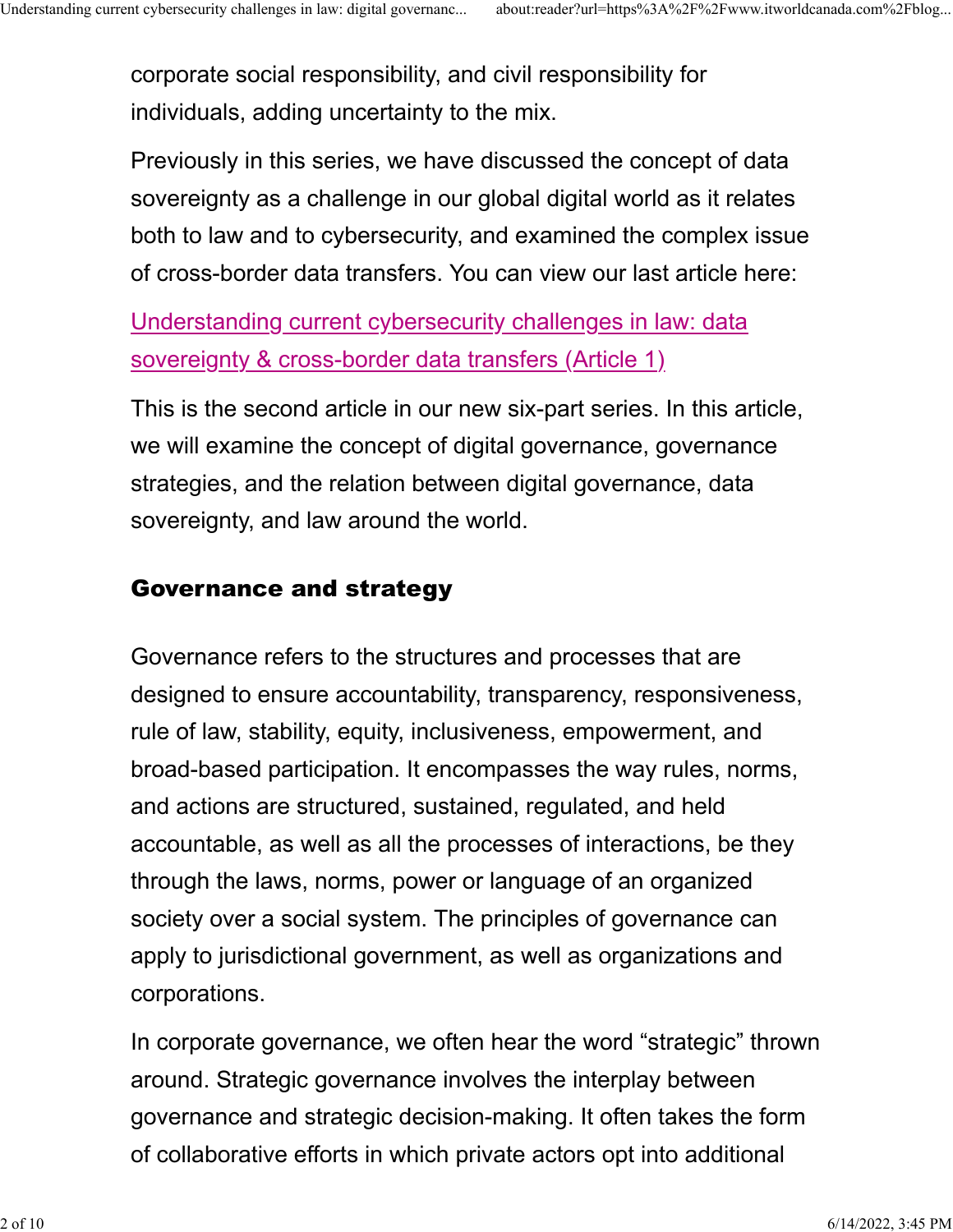self-regulatory measures, while receiving support and guidance from public bodies (such as international organizations or national regulatory agencies). The area of strategy, risk, and governance includes:

- The role of corporate governance within an organization
- The formulation of strategies
- The translation of those strategies into specific business objectives and actions
- The implementation of those strategies

For corporations, strategic governance plays into the different levels of operational decision-making, with regard to budgetary and financial restraints, as well as centralized and decentralized control divisions. Flowing from governance, we now also have digital governance, which represents [a framework for establishing](https://catalyst.concentrix.com/blog/2021/09/digital-governance-framework/#:~:text=Digital%20governance%20is%20a%20framework,and%20ensures%20digital%20business%20maturity.) [accountability, roles, decision-making, and change management](https://catalyst.concentrix.com/blog/2021/09/digital-governance-framework/#:~:text=Digital%20governance%20is%20a%20framework,and%20ensures%20digital%20business%20maturity.) [authority for the digital presence](https://catalyst.concentrix.com/blog/2021/09/digital-governance-framework/#:~:text=Digital%20governance%20is%20a%20framework,and%20ensures%20digital%20business%20maturity.) of an organization or corporation.

# Digital governance and social responsibility

The concept of corporate social responsibility is based on the premise that a business must not be concerned solely with its profitability and growth, but also with its social and environmental impact. The goal of corporate social responsibility is to maximize shared value among organizations, employees, shareholders, customers, local stakeholders, and community members. Accordingly, corporate social responsibility refers to a commitment made by a corporation to manage the effects of its operations responsibly and in line with public expectations: socially,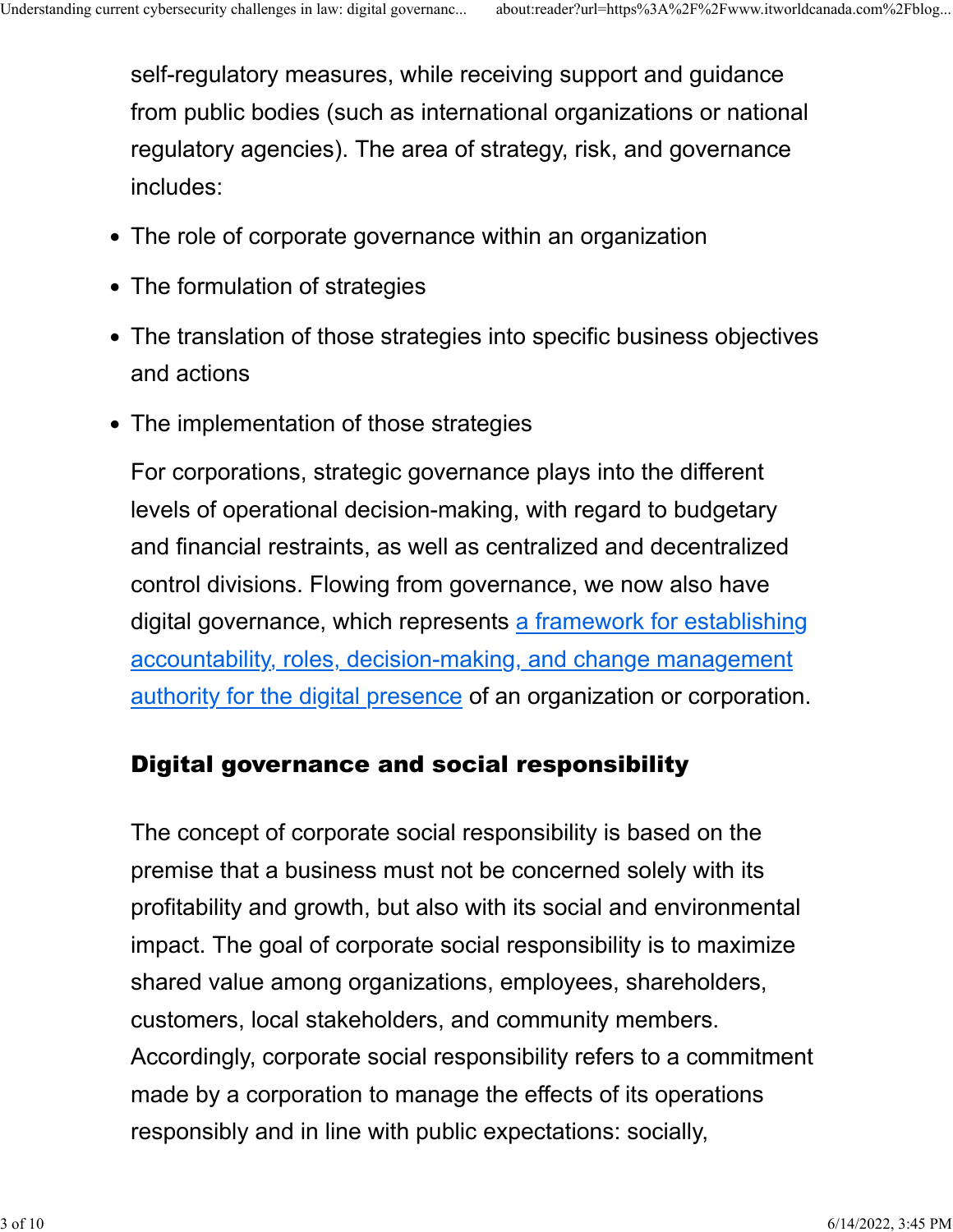environmentally, and economically.

The idea of corporate social responsibility is not a new concept but has been a part of corporate social relations for many decades. As businesses and organizations move their presence from a traditional stationary physical structure to the digital world, the responsibilities and extending implications of social responsibility have shifted. The addition of responsibility in a digital sense is a natural extension to the field of corporate social responsibility. There are three basic principles which, together, comprise social responsibility in national, corporate, and organizational governance: sustainability, accountability, and transparency.

The online world, while not entirely different from that in the offline sphere, extends the reach of corporations on a global level. As a result of this extension and shift, it has become necessary for the facets of corporate social responsibility to change as well, to accommodate for the increased scope of influence.

In relation to social responsibility, digital governance requires the acceptance by the government, corporation, or organization of the effects of actions undertaken directly or indirectly online. Digital governance is a framework for establishing accountability, roles, decision-making, and change management authority for an organization's digital presence.

# Content in context

Digital content refers to any type of content which can be transmitted online or via networked computer systems. Digital content, also known as digital media, comes in many forms, including: text, audio, videos files, graphics, animations, programs,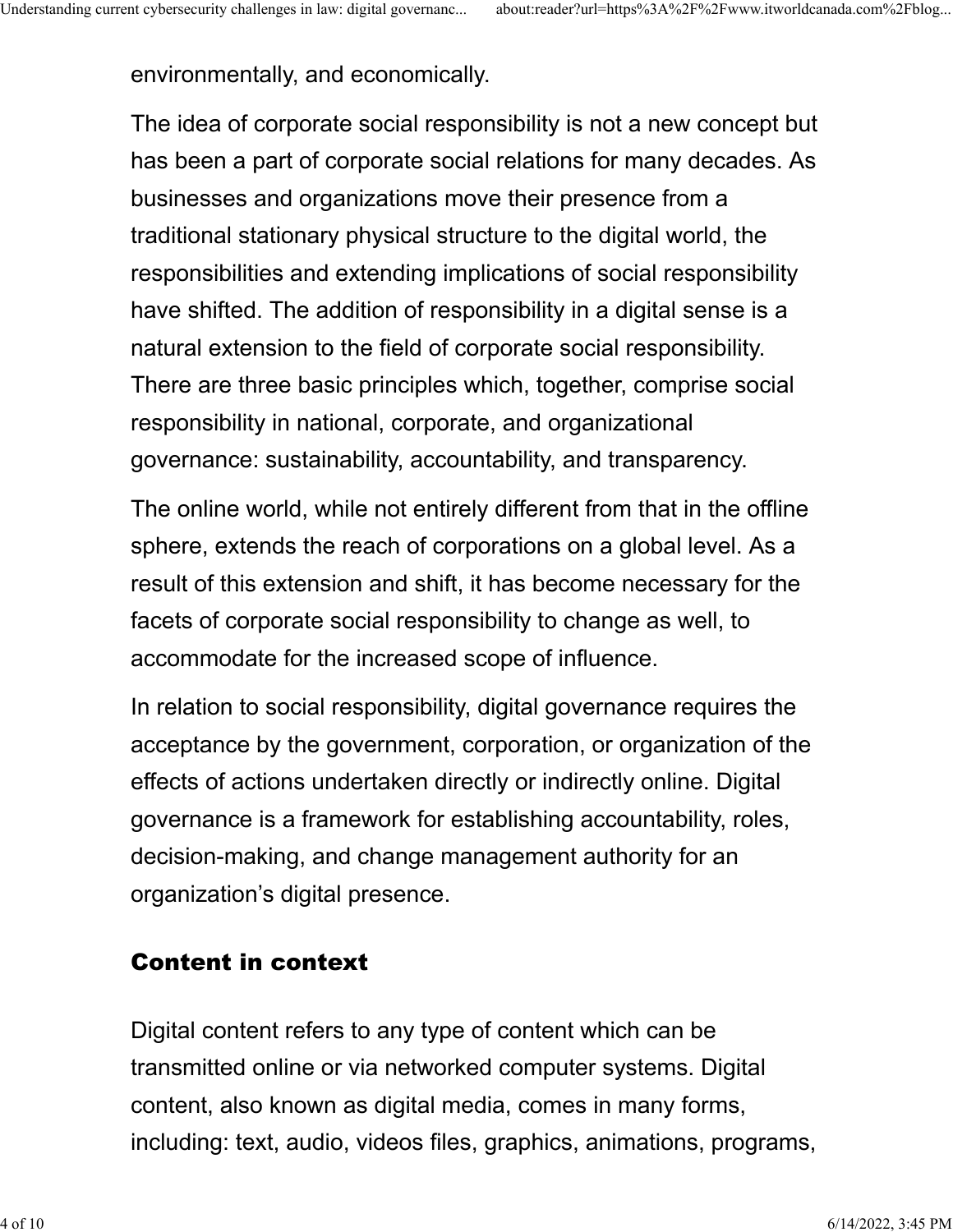and images. Digital content can be online or offline, such as content stored on a USB flash drive. Online digital content can also come from a wide range of sources, including: large media companies, small businesses, content entrepreneurs, and social media account users.

Most generally speaking, digital content refers to information which is made available for download or distribution on electronic media, such as: an eBook, mobile game, video, or audio file. However, many creative content and online media "digital content" is an umbrella term for all shared electronic, digital, and/or online content. It follows, then, that every tweet, hashtag, status update, video upload, blog update, and social media share, retweet, reblog, upload, etc. will all fall under the umbrella of "digital content" as it applies in this context. When referring to digital content which is interpreted through a commercial marketing perspective, the term "media" may also be used interchangeably with "content".

Corporations which operate online, or have any form of online presence, can stand to benefit from a variety of types of digital content or digital media. Online digital media can be further broken down into three categories: earned media, owned media, and paid media. The relationship between the corporation and the media content is given in the name of the type of media.

Earned media refers to content publicity gained through promotional efforts other than paid media advertising. Earned media does not include any media content which is bought, owned, managed, or directly generated by the corporation, brand, or organization. Rather, it must be grown organically, as content related to that entity receives gradual recognition, consumer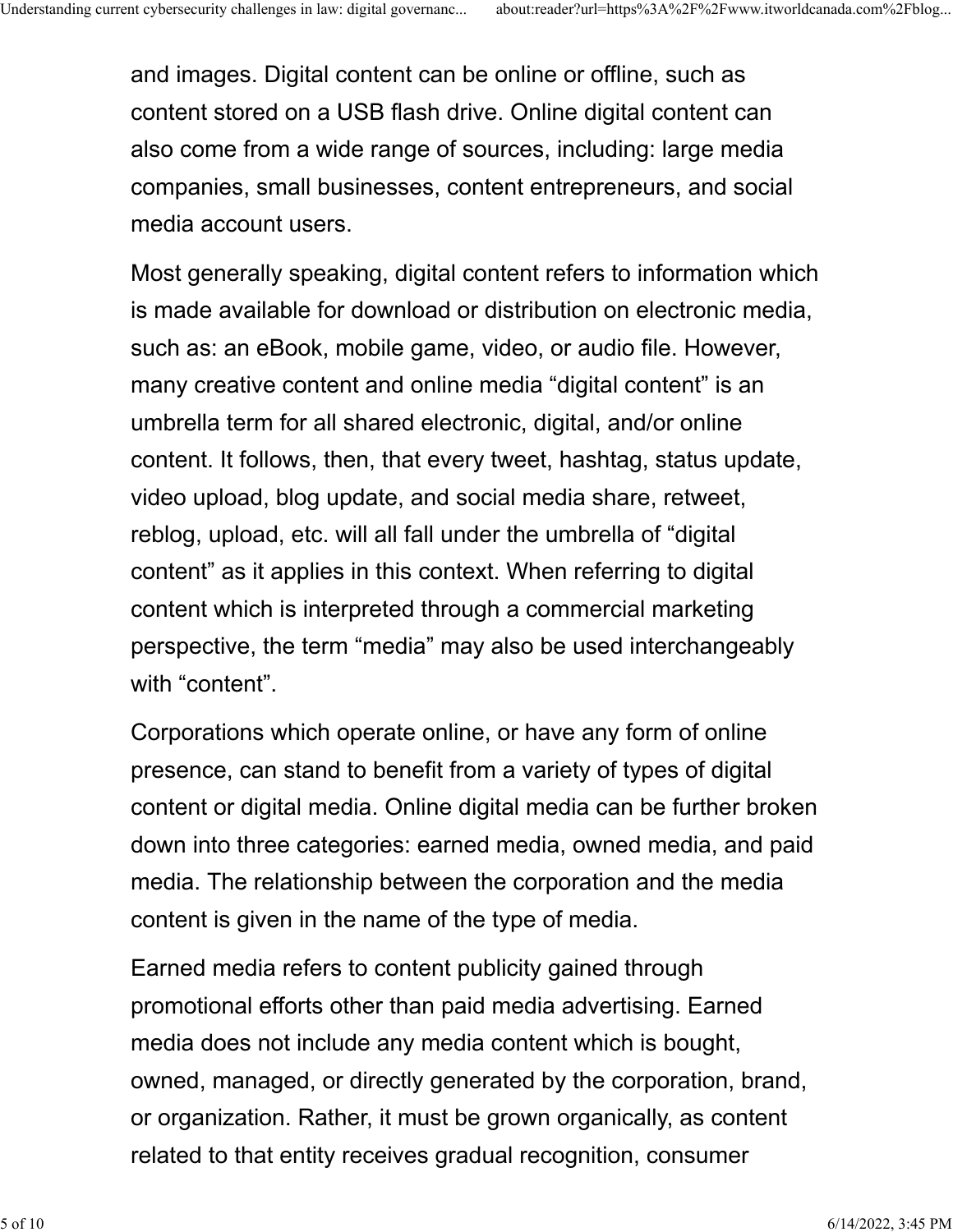loyalty, and/or an online following through online communication channels. Common examples of earned media include social media shares, positive consumer reviews, and online referrals.

Owned media is a type of advertising or media presence which is generated, managed, and/or otherwise controlled by the brand or company. Owned media also includes communication channels that are within the control of an entity, such as its own websites, blogs, or email accounts.

Paid media, or paid advertising, refers to external marketing efforts that involve a paid placement, such as pay-per-click advertising, branded content and display ads. It is often thought of in the context of traditional advertising strategies, which gained substantial popularity prior to the acceleration and widespread adoption of the internet and online commercial activity.

A [University of South Carolina study](https://scholarcommons.sc.edu/cgi/viewcontent.cgi?article=6321&context=etd) found that "positive earned media was more effective on people's consumer engagement intention and download intention than paid media, but it did not work on perceived credibility of the post or product attitude. Positive earned media was found to be less credible than owned media. Among all the five types of media content, owned plus positive earned media was proven to be the most effective one on perceived credibility of the post, consumer engagement intention, brand attitude, and purchase/download intention."

# User-generated content

User-generated content refers to any content created by the users of a product or service who are not compensated for the content created; content that is not created or directly controlled by the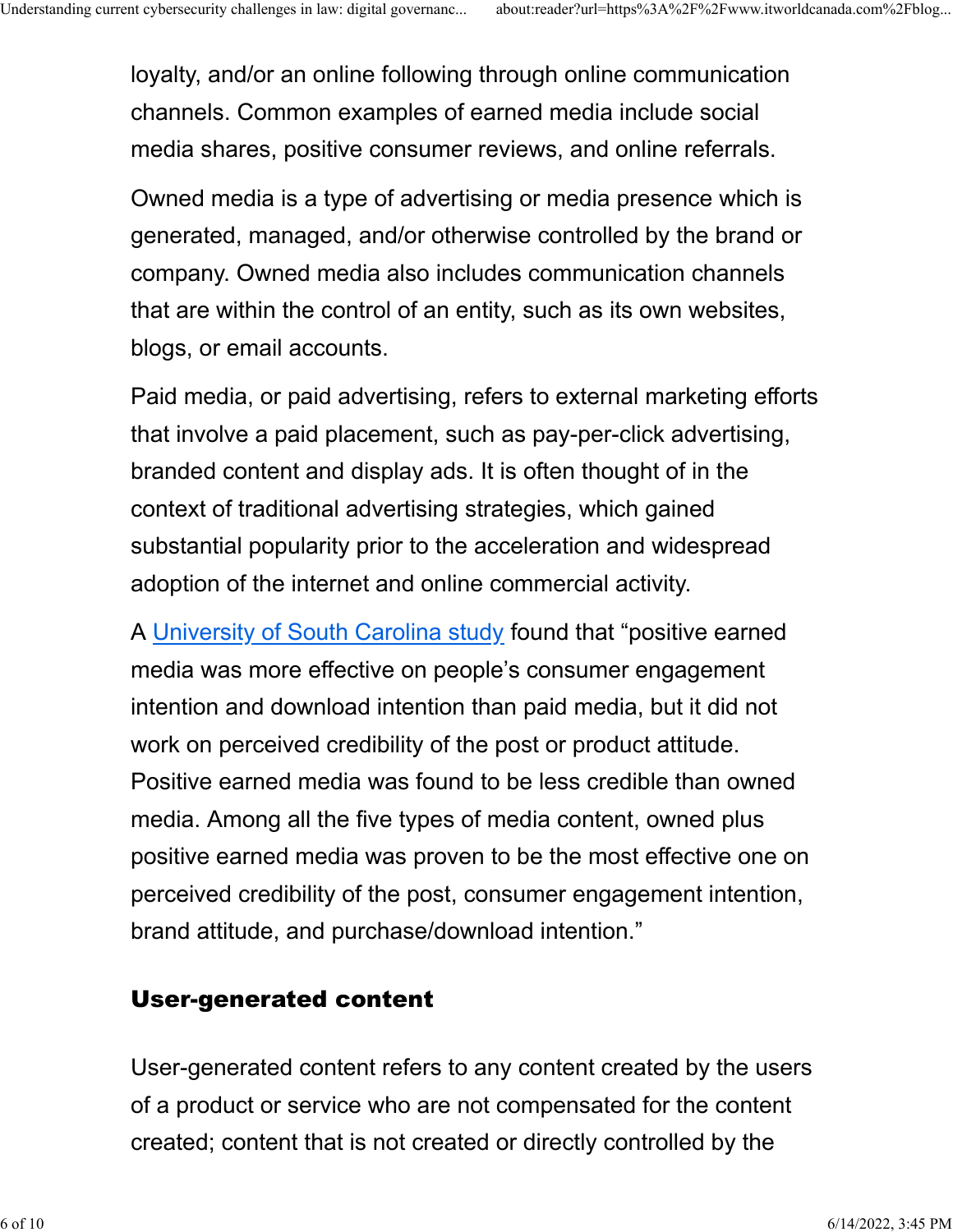company or the online content hosting platform. By engaging with user-generated content, a company or brand can open up larger and more numerous communication channels, allowing for more extensive customer interaction.

User-generated content can consist of any form of digital content created by individual users rather than by commercial brands, organizations, or companies. User-generated content occurs when customers create and disseminate online ideas about a product or the firm that markets it. Examples of user-generated content in relation to corporations include things like social media posts that mention a brand or company by the name, online product reviews and ratings, or images and videos of a product being used by a customer.

The intersection of corporate social responsibility and usergenerated content is a challenge to navigate within the law, as there has been a strong debate between the rights and ownership of the content produced and the responsibility of the corporations concerning that content. While a corporation cannot necessarily be held accountable for content created by its users, the growth of digital content hosting platforms has altered these considerations, as online enterprises begin to retain profit from the hosting of such content. It is increasingly necessary for both corporations and governmental organizations to consider the wide-ranging impacts of corporate activities online, whether financial, social, or contentrelated.

We can group the stakeholders involved in all aspects of online digital user-generated content into three major groups: content creators, consumers, and hosts. Arguably, a fourth stakeholder could be the society or community in which the digital content has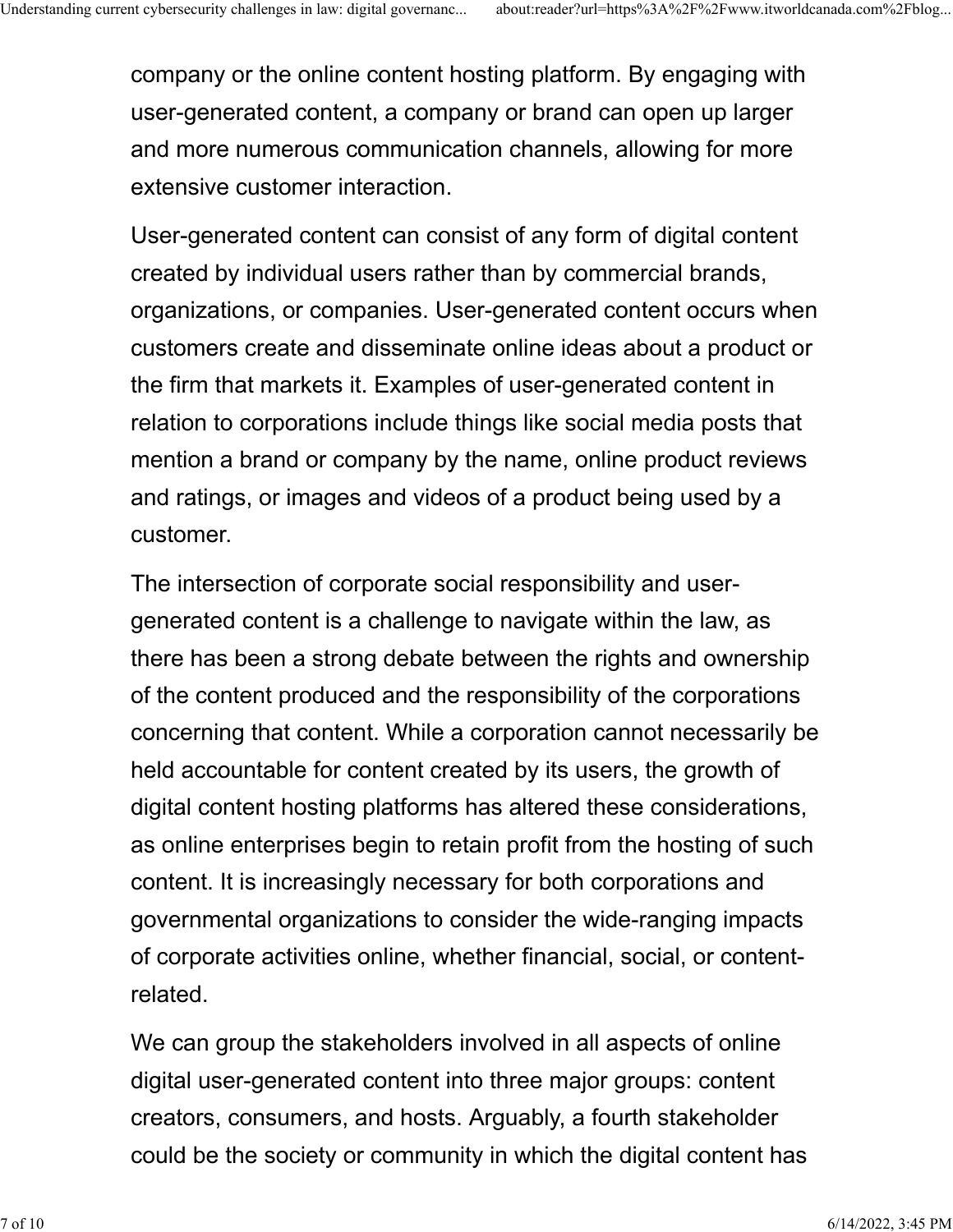an impact, whether positive or negative.

The content creators are the individuals or groups who are the creative developers behind user-generated digital content. It is these users who generate and upload novel content to online hosting platforms. Highly influential content creators, or those whose content attracts a high number of views, may be rewarded with monetary compensation, royalties, or other incentives provided by the hosting platform as a means of encouraging the content creator to continue producing and uploading novel content. Creators of digital content can include a wide range of platform users, including: artists, performers, musicians, designers, comedians, influencers, or consumers.

The content consumers are the viewers, readers, observers, and absorbers of user-generated content. We can subdivide consumers of user-generated content into two consumer subtypes: the freeloader, and the purchaser/subscriber.

The content hosts are the online platforms (or websites) which host user-generated content. The host provides the uploading application, infrastructure, and maintenance necessary to operate the online hosting platform. This category includes any digital service provider that facilitates interactions between two or more distinct but interdependent sets of users — the creators and the consumers — who interact with each other through the service via the internet.

For example, Person X is a digital content creator who has just created Video A. Person X uploads the video to HypotheticalTube, the hosting platform for a variety of digital content. The video is then accessed, viewed, and downloaded by Person Y, the content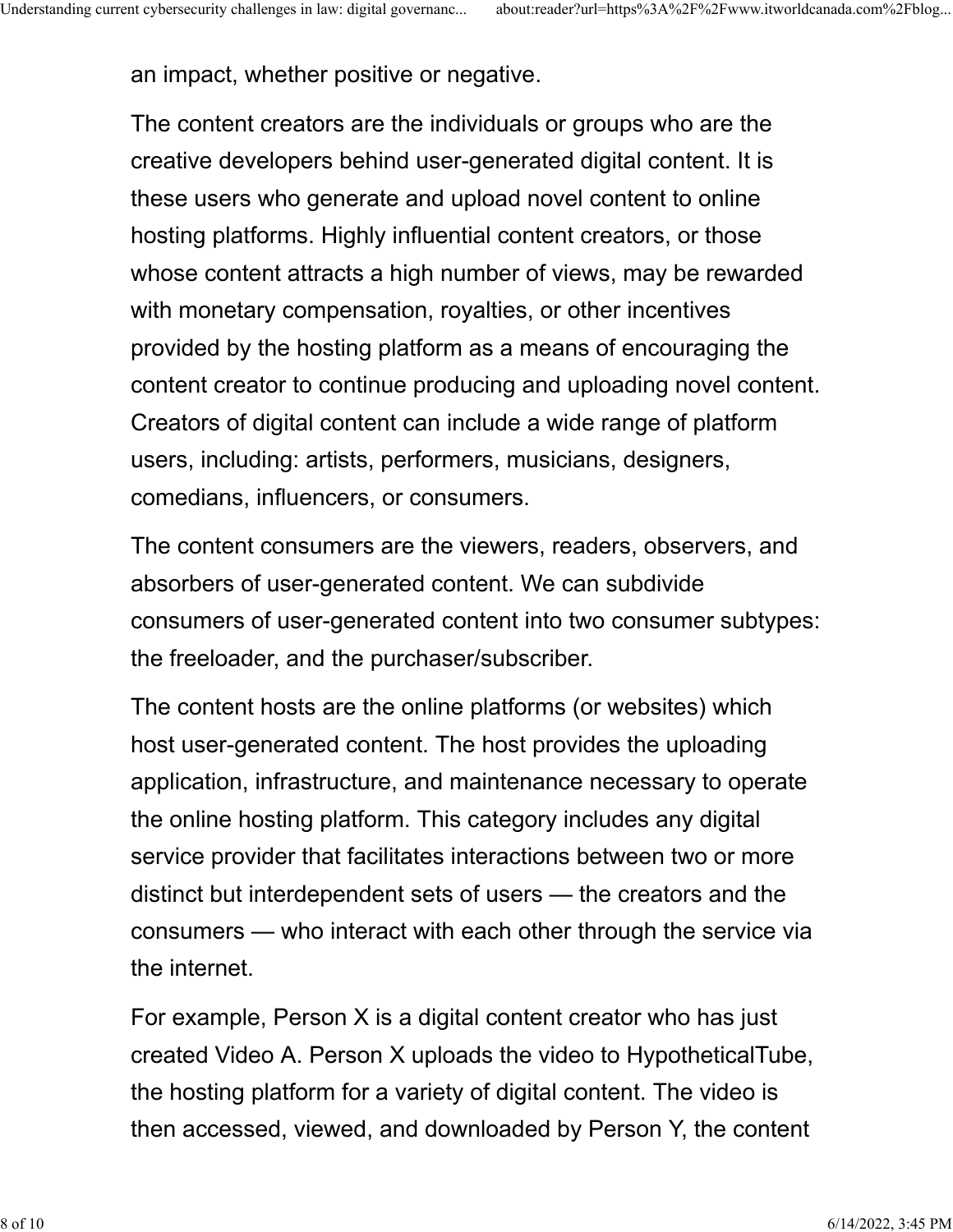consumer, via the HypotheticalTube specialized content subscription service. Now, this seems fairly straightforward, but what happens when Video A turns out to feature illegal content? We have a content creator, a content host, and a content consumer, but how do we determine which party holds the responsibility for the illegal content featured in Video A?

# Conclusion

Digital corporate social responsibility extends the social obligations related to the digital governance of a corporation or other governing body, to that which is connected to their position within the digital sphere. The legal issues which intersect with and relate to user-generated content can be wide-ranging, encompassing: determination of ownership and copyright, personal privacy protection, individual freedom of expression, issues of cyberbullying, illegal content distribution, and large-scale corporate data breaches.

User-generated content adds an extra layer of complexity to digital governance and social responsibility, as it is the intersection of the creator, the consumer, and the host. This blurs the line between corporate social responsibility, and civil responsibility for individuals, adding uncertainty to the mix. All of this becomes even more complex when we are faced with user-generated digital content which is transmitted, uploaded, or otherwise shared between legal jurisdictions.

In our next article in this series, we will delve into the challenge of recognition and enforcement of law, online, where data sovereignty may be compromised, and the strategies of digital